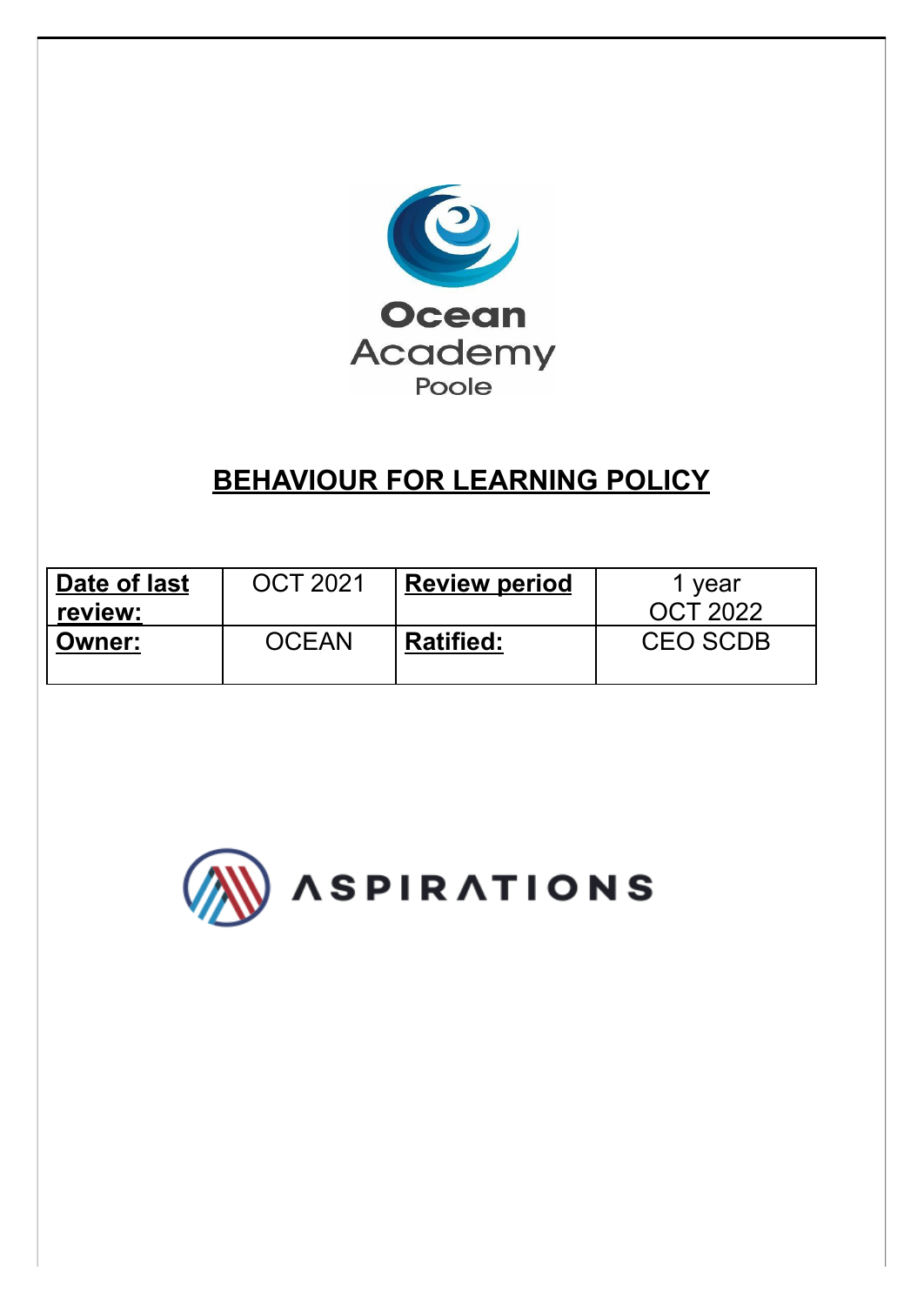# **Behaviour for Learning Policy**



This behaviour for learning policy is supported by the detailed AAT Behaviour Management Strategies Handbook. Together the two establish the highly effective, tried-and-tested behaviour management system in place at Ocean Academy.

#### **Aim**

The aim of the policy is to help every child in the academy, in a consistent and fair way, to be the best they can be: to help them strive for, and fulfil, their academic, personal and social potential. We aim to keep all children and staff safe.

# **Behaviour for Learning**

Each classroom has a **BEHAVIOUR BOARD** (as in several of our feeder infant schools) which is central to the strategy. All pupils' names are put on the board, in the green zone, at the beginning of the day. Green represents the expected level of responsibility for positive learning behaviours, therefore most children will be in this zone all day.



#### **Good learning behaviours include: Behaviour Board**

- Listening well
- Following instructions in a timely manner
- Showing good engagement with the learning activities
- Completing tasks
- Taking responsibility for learning and behaviour (self-management)

These are our 4 behaviour values

- Respect
- Making good choices
- **Being safe**
- **Being kind and caring**

#### **Non–negotiable behaviours include:**

- **Refusing to follow instructions**
- Throwing objects
- Swearing
- Intentionally hurting others
- **Racial comments**

Children may be asked to move their name UP or DOWN the coloured zones on the behaviour board during the day.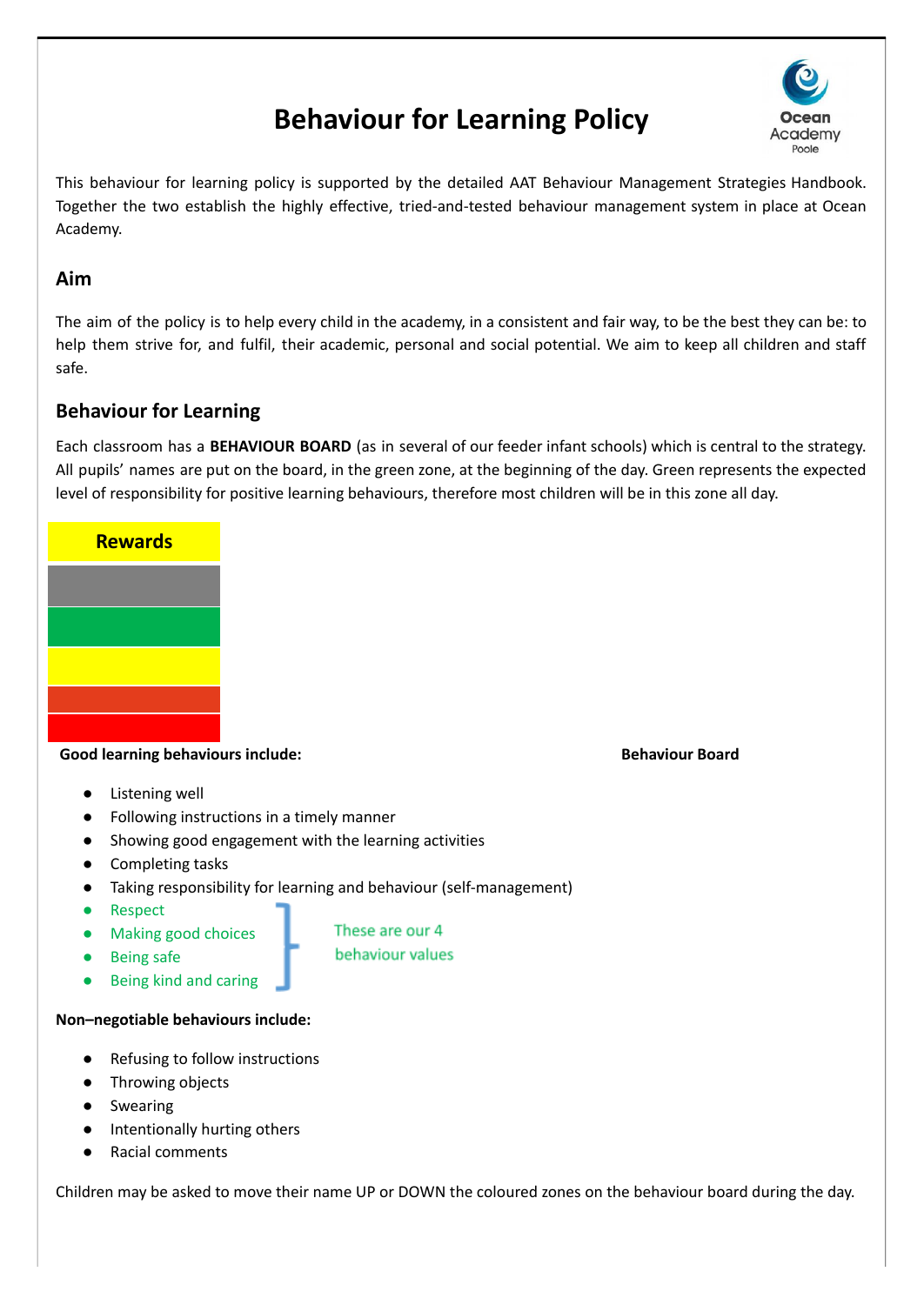When adults observe very good learning behaviours, or significantly improved behaviours, a pupil may be asked to MOVE UP TO SILVER. If a pupil demonstrates consistently positive learning behaviours all day and excellent responsibility for their learning, a pupil may be asked to MOVE UP TO GOLD.

An ongoing record will be kept of the pupils ON GOLD at the end of each day so that this can be shared with parents/carers.

Individual teachers may choose to reward children with stickers etc. as appropriate (remembering that all children do not enjoy public praise or may not like stickers).

# **Aspirations Conditions and Ocean Learning Skills and Values**

Each half term there will also be a whole academy focus on one of the Aspirations' 8 Conditions for Learning and Ocean Academy's Learning Skills. There will be a Starter Day each half term to launch these values and identify how they permeate our curriculum, behaviour, learning and social interaction.

| <b>Term</b> | <b>Guiding Principle</b> | <b>Learning Skills</b> | <b>Aspirations' 8 Conditions for Learning</b> |
|-------------|--------------------------|------------------------|-----------------------------------------------|
|             | <b>SELF-WORTH</b>        |                        |                                               |
| Autumn 1    |                          | <b>Teamwork</b>        | Belonging / Fun and Excitement                |
| Autumn 2    |                          | Respect                | <b>Heroes</b>                                 |
|             | <b>ENGAGEMENT</b>        |                        |                                               |
| Spring 1    |                          | Independence           | Sense of Adventure/Sense of<br>Accomplishment |
| Spring 2    |                          | Resilience             | <b>Curiosity and Creativity</b>               |
|             | <b>PURPOSE</b>           |                        |                                               |
| Summer 1    |                          | Communication          | Leadership and Responsibility                 |
| Summer 2    |                          | Self-motivation        | Confidence To Take Action                     |

# **Aspirations Champions**

Two pupils from each class will be nominated by their teacher each week for showing behaviours that emulate the focus condition or learning skill. This will be recorded in the GOLDEN BOOK and recognised in our CELEBRATION ASSEMBLY.

# **Celebration Assembly**

This will take place on a Friday afternoon. The whole school will meet to share examples of excellent learning and behaviours. We celebrate :

- Behaviours that emulate our learning skills or the Aspirations value of the term by adding children's names to into the Golden Book. These children are then invited to the Principal's Tea Party the following week.
- Learning Leader of the week for a child who has demonstrated a positive attitude in their learning or who has excelled within an area of the curriculum.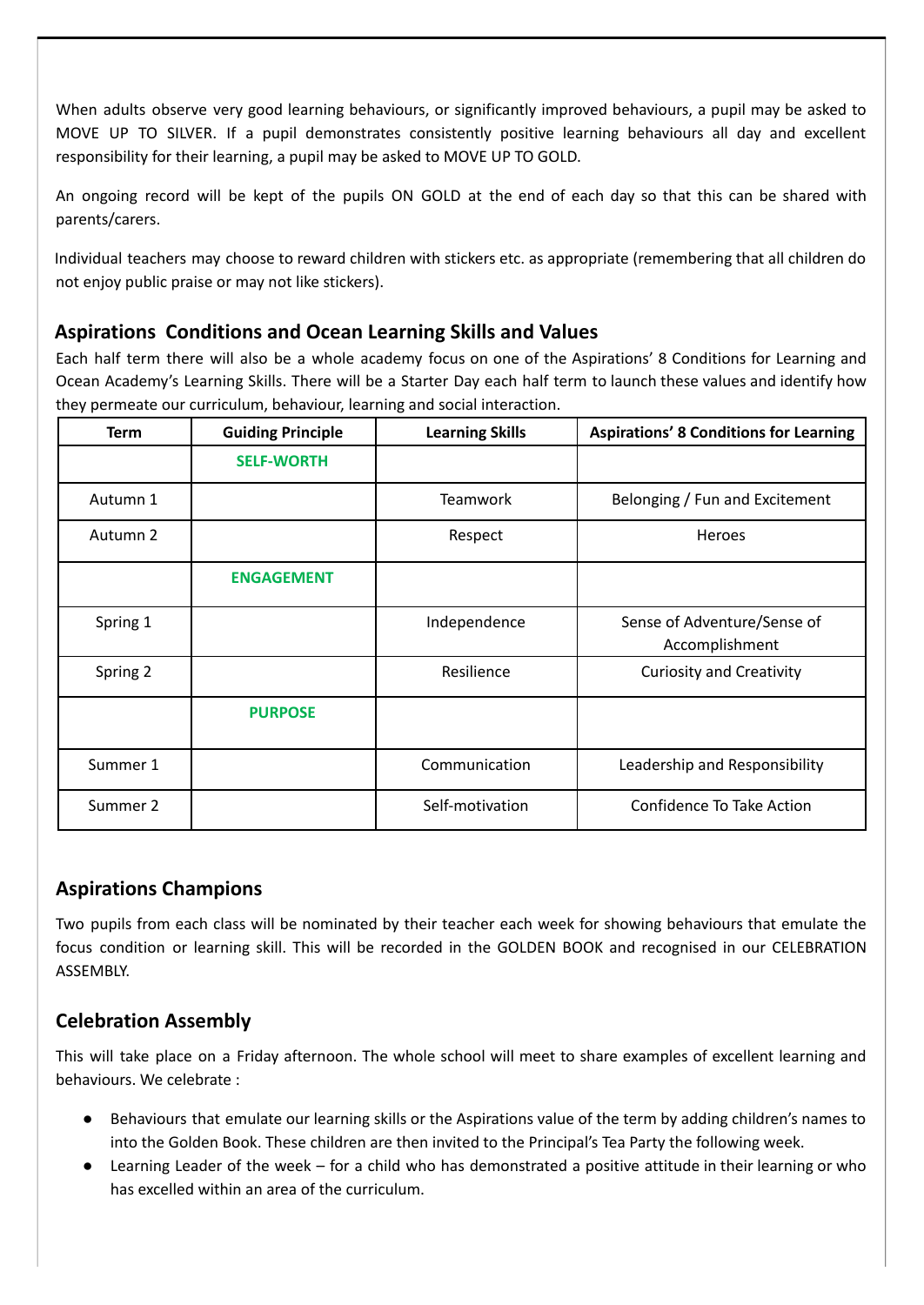- Class person of the week voted for by the class teacher in recognition of showing excellence in one of the academy values or having a positive growth mindset.
- Sports person/s of the week
- House point winners
- 3 Good Things 2 children from each class will share what 3 things have been the very best for their class this week
- Out of school achievements sports awards, dance exam outcomes etc.
- Musical achievements whereby the children are given the opportunity to perform
- The class of the week for recognition of excellent team work

#### **When learning behaviours are not appropriate:**

#### **Choices and Consequences**.

Pupils have a **CHOICE** about how they behave. Consequently, all children must take responsibility for their own behaviour. If a pupil displays inappropriate behaviours, they are making the **WRONG CHOICE**. We identify the behaviour rather than the child, so an adult may say: "You are making a wrong choice by using that behaviour" and will offer a better choice and ask the child to think about what the **RIGHT CHOICE** would be. The child will be reminded that we can make mistakes, but changes need to be immediate and actions and behaviours have **CONSEQUENCES.** Children will be reminded to focus on positive outcomes and how to restore and repair.

The following process may occur where a child is displaying inappropriate behaviour/making the wrong choices:

Step 1: The adult gives a visual warning to the pupil displaying inappropriate behaviour (The "LOOK"; a name written on the board; a nod in the direction of the behaviour board, a whisper in the ear). The learning flow should not be interrupted. Modelling and reminders of expectations.

Step 2: The adult gives a verbal warning to the child that if they continue to make the wrong choices (i.e. continues to display the inappropriate behaviour) there will be a consequence. This consequence is made known to the child.

Step 3: The pupil is told to MOVE their name DOWN to orange on the behaviour board and reminded that they should now work to 'turn this around' so that their name can be moved back up to green, silver, gold.

If the pupil now changes their behaviour and begins to make the right choice, the adult quickly signals that the child can move their name back UP the behaviour board to green and appropriately praises the child. The aim of the strategy is to "CATCH THEM BEING GOOD" as soon as possible so that movement on the behaviour board is positive and reward is quick. Any child who is on orange at the end of the lesson will be expected to complete a detention (of 5 minutes) at the next playtime. This is logged in a behaviour file.

Step 4: Should inappropriate behaviours continue then a second downward move to red is requested by the adult. The pupil must always move their own name down, demonstrating that behaviour is their choice and is their responsibility, whether positive or negative.

Any pupil 'on red' at the end of the lesson will be expected to complete an in school detention (of 10 minutes). This is THINKING TIME and at the end the adult will discuss expectations and choices for the next session. Once any child has reached this stage, the class teacher will speak to the parents/carers either by phone, or in person at the end of the day to make them aware of the incident. The incident is logged in the behaviour file.

The pupil then moves their name to green for the start of the next session – a fresh start/clean sheet throughout the day.

Step 5: If a pupil continues to display negative learning behaviours or rudeness, the adult will request that the child spend time in the Year leader's classroom. Should this happen, the whole of the next playtime will be spent with the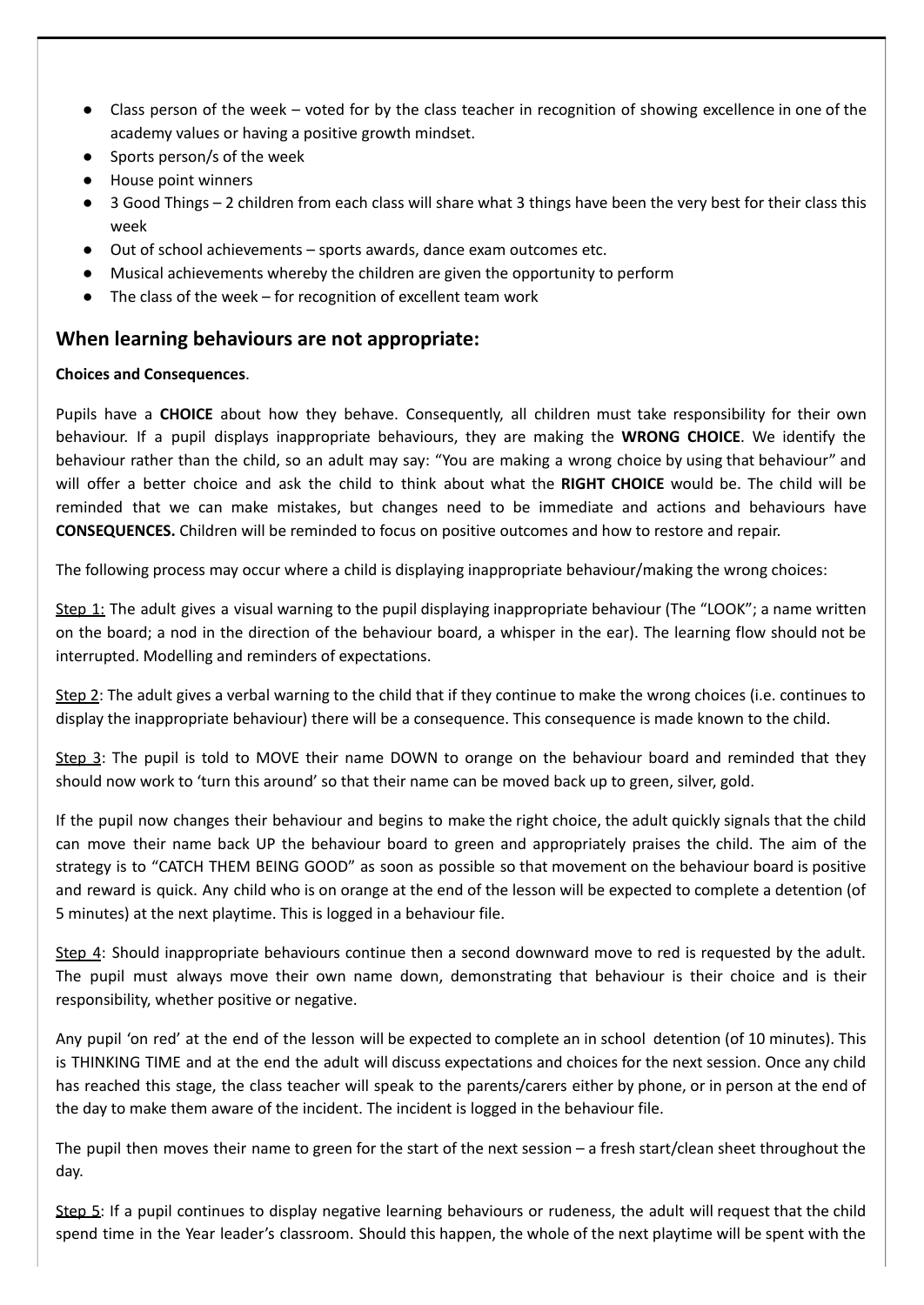Year Leader as a consequence and reflections and improvements / expectations discussed. The class teacher will speak to the parents/carers either by phone, or in person at the end of the day.

Step 6: If there is no improvement after step 5, a behaviour contract is drawn up between the pupil, the family and the academy staff. Children can have a class based behaviour record which is signed at the end of every lesson or a break time record which is signed at the end of each break time. There must be 100% positive behaviours and signatures by adults for this sanction to be removed. The child will be aware of the number of days this will be in place. If improvements are not seen, the next step of the policy will be put in place.

Step 7: If there are no improvements to behaviour, internal or external suspensions may be enforced. If any non-negotiable behaviours are undertaken, the academy Senior Leadership Team will ask the child to leave the classroom to ensure learning for others is not impacted on. (See Extreme Behaviours below for additional steps).

Our ELSA and Pastoral team also support with helping pupils manage their behaviours at all levels. Outside agency support is also requested as necessary (Outreach Support, Educational Psychology, Social Care, Family Outreach, Starfish Mentoring etc.)

# **Sexual Harassment (SH):**

We want everyone to feel included, respected and safe in our school. We will not tolerate any sexual harassment. This can include name-calling and sexist comments. Sexual harassment, such as sexist comments, remarks, jokes or inappropriate online messaging, is defined as any intent to discriminate based on sex. This includes behaviour or attitudes that create stereotypes of social roles based on sex.

All staff and pupils will call out and report this behaviour.

If pupils make sexist comments or demonstrate any examples of the above, we will:

- Ask the perpetrator to apologise to anyone the comment was directed at;
- Support and educate the perpetrator to improve their future behaviour;
- Make relevant staff aware and monitor future behaviour for any recurrence;
- Escalate the sanction to a formal meeting with parents, if the pupil refuses to apologise in the first instance.

Our RSE curriculum also covers what healthy and respectful behaviour towards one another looks like.

# **Sexual Violence (SV):**

We want everyone to feel included, respected and safe in our school. We will not tolerate any sexual abuse or violence, which includes encouraging or forcing peers to engage in any form of sexual activity (this can include online messaging and upskirting).

All staff and pupils will call out and report this behaviour.

If staff are made aware of any sexual violence or demonstrate any examples of the above, we will:

- Record any reports made by the victim, perpetrator and any witnesses;
- Collect and collate any relevant evidence (particularly if online);
- Resolve the incident between perpetrator and victim;
- Support the victim to ensure that they feel safe and secure in school;
- Support and educate the perpetrator to ensure future incidents do not occur;
- Make relevant staff aware and monitor future behaviour for any recurrence;
- Inform parents/carers of all pupils involved of the incident and actions in place;
- If necessary or appropriate, escalate the sanction to inform the police and safer schools team.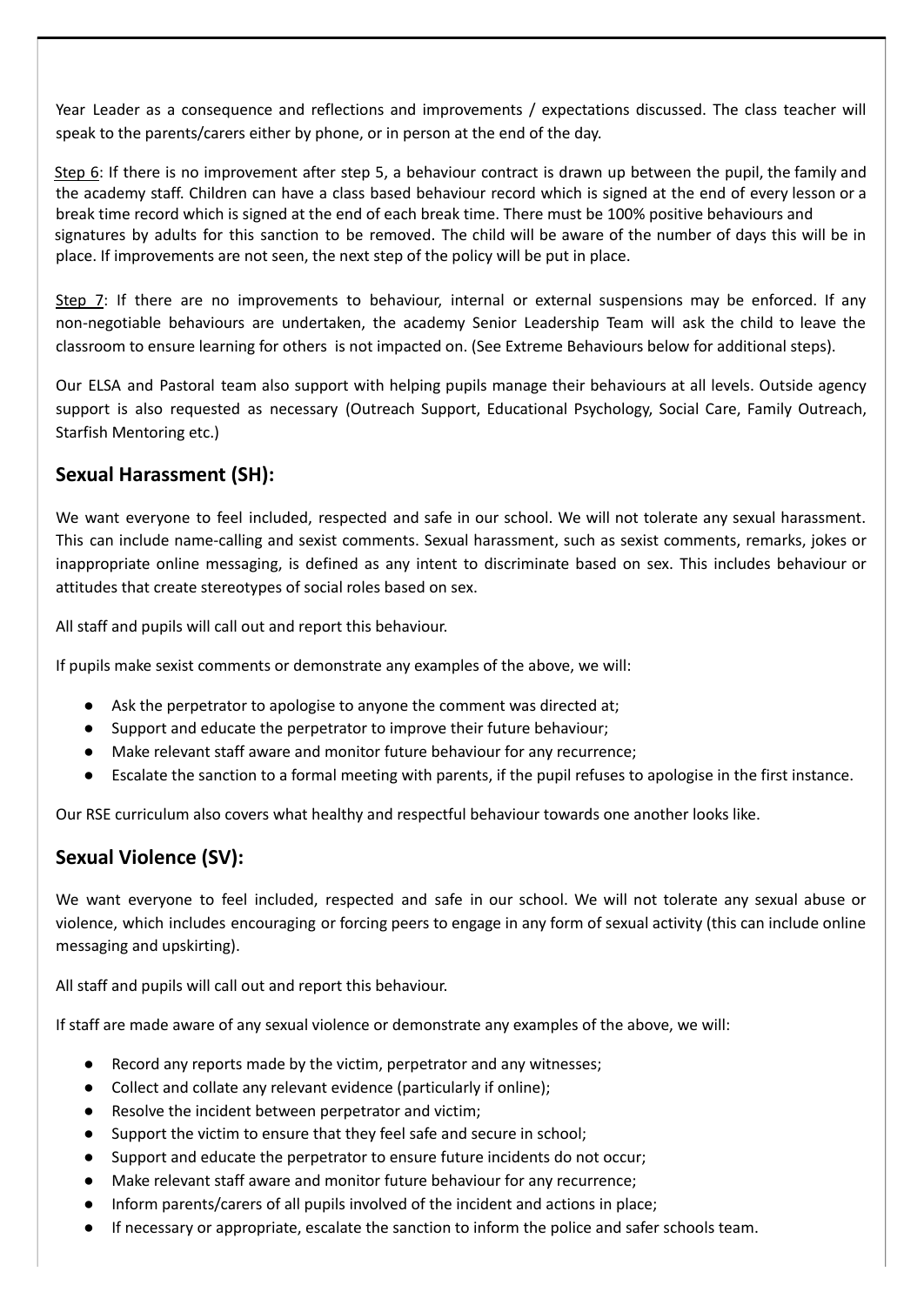Our RSE curriculum ensures that our pupils explore and understand what healthy and respectful relationships are.

# **STOP and SEARCH**

**In line with: The Education Act 1996 and Article 8 of the European Convention on Human rights**

School staff can search a pupil for any item if the pupil agrees in accordance with safeguarding protocols.

The Principal and staff authorised to have a statutory power to search pupil's possessions, without consent, where they have reasonable grounds for suspecting that the pupil may have prohibited items. Prohibited items are:

- Knives or weapons
- Alcohol
- Illegal drugs
- Stolen items
- Tobacco or cigarettes
- Fireworks
- Any item that has the member of staff reasonably suspects has been or will be used to commit an offence, cause injury to self or others, damage property
- Mobile phones that have not been handed into the school office at the start of the day

If a pupil does not agree to turn out pockets, open bag etc. then the behaviour policy will be followed.

Authorised staff are Vice Principal, Assistant Principal and year leaders. The person asking to carry out the search should be the same sex as the pupil and have a witness. This rule will only change if the person requesting the search believes immediate harm will result in delaying the search.

The person conducting the search will not require the removal of any clothing other than outer clothing ie coat, hat, scarf, shoes, boots, jumper (if this is not the clothing that covers direct skin).

Where there is good reason, a pupil's mobile phone can be examined and data seen / deleted if staff reasonably suspect the phone / data will be used to commit an offence or cause personal injury or damage property.

The academy is not required to inform parents before a search takes place or seek their consent. There is no legal requirement to keep a record of a search. Parents will be informed where alcohol, drugs or potentially harmful substances are found.

# **Confiscation**

School staff can seize, confiscate, retain or dispose of any prohibited item found as a result of a search where reasonable to do so. They can also seize any item they consider harmful or detrimental to school discipline.

Where items have been seized, decisions will be made by staff as to whether there is 'good reason' to inform the police depending on the nature and value of the items.

#### **Temporary or fixed term suspension**

If a pupil displays dangerous behaviour it may be deemed necessary by the Principal to exclude the child from the academy with immediate effect, bypassing the seven steps above. There are statutory policies and guidance on suspensions and the academy will adhere to them. Please ask at the office for a copy of the suspension guidance. Suspension is used as a last resort.

# **Extreme Behaviours**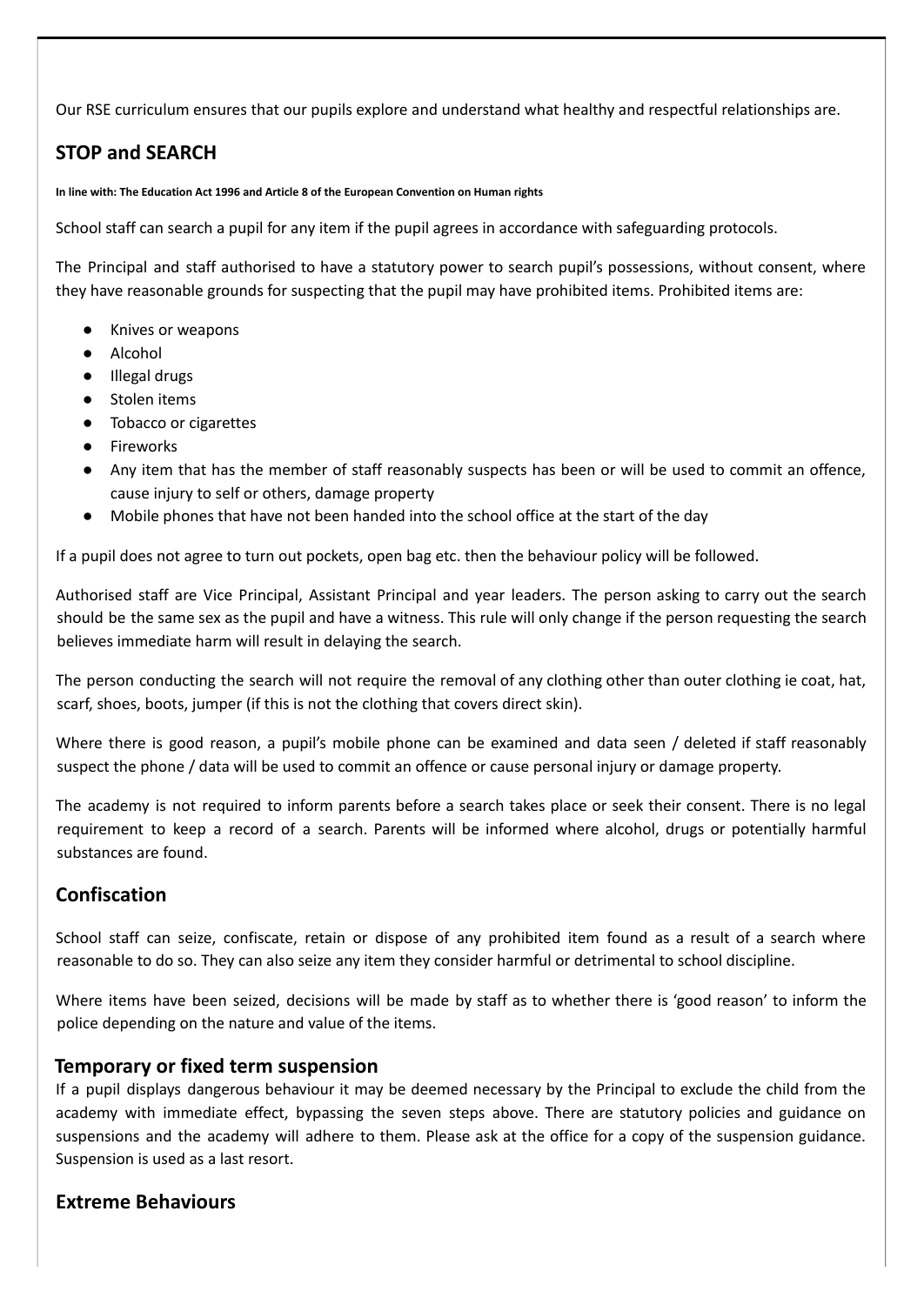Some children find following the school behaviour policy difficult and in this case, a Behaviour Management Plan is

written in line with parents to ensure the correct support is in place**.** Children with SEND or additional needs will have their specific needs recognised and will by the nature of these needs have plans and responses to behaviours that adapt and change to situations as they arise. This will be monitored regularly.

In extreme situations, 'Team Teach' strategies may be used to restrain a child if it is felt that they are a danger to themselves or others. Team Teach strategies will only be carried out by trained staff and in line with a child's Behaviour Management Plan or in extreme cases where safeguarding would be put at risk. Pupils can voluntarily or with support use the 'Calm Space' to support de escalation and calming. Any behaviour giving cause for concern will be recorded. This information may be shared with outside agencies, as appropriate and in line with parental consultation.

Guidance states that all staff should be aware of systems within their school which support safeguarding. The behaviour policy has now been included in a mandatory list of documents and procedures that are explained at induction. For further details please see:

#### **Keeping Children Safe in Education 2020 (KCSIE).**

[https://assets.publishing.service.gov.uk/government/uploads/system/uploads/attachment\\_data/file/954314/Keepin](https://assets.publishing.service.gov.uk/government/uploads/system/uploads/attachment_data/file/954314/Keeping_children_safe_in_education_2020_-_Update_-_January_2021.pdf) [g\\_children\\_safe\\_in\\_education\\_2020\\_-\\_Update\\_-\\_January\\_2021.pdf](https://assets.publishing.service.gov.uk/government/uploads/system/uploads/attachment_data/file/954314/Keeping_children_safe_in_education_2020_-_Update_-_January_2021.pdf)

Particular reference to Peer on Peer abuse within KCSIE is acknowledged in our behaviour expectations (Page 10 **point 29, 30,31,32,41) as behaviours that will not be tolerated.**

**Reducing The Need for Restraint and restrictive Intervention Guidance updated June 2019**

**Safeguarding Policy – updated annually**

**Relationships and Sex Education Policy - updated annually**

#### **Classroom Charters**

In each classroom, the children have agreed and signed a Behaviour Charter and the teacher will refer to this to emphasise expectations and agreed behaviours and choices.

#### **Rewards**

The best reward for any child is PRAISE – from adults, peers, families.

Praise is effective because it has positive impact on a child's SELF-WORTH. Praise can be quiet and unobtrusive or can be loud and public. We aim to ensure we know what type of praise each child responds to best so we can adjust the praise to the individual concerned. Praise both supports and motivates.

Children can be asked if they want to share their workbooks/learning with adults and pupils in other classes, with the Principal or with other special visitors (e.g. governors). Work is also displayed around the academy to ensure we value the product. Achievements are also shared in the academy newsletter and on Twitter, ,Facebook and the academy website.

Celebration assembly identifies rewards and successes each week (see above) and positive role models can also undertake the role of class Member of Parliament, Eco-Lead, Digital Lead, Ocean Gardiners, Peer Mediator, Library Monitor, Sports Lead, Maths Lead.

# **Cups and Certificates**

At the end of each term silver cups, stars and certificates are awarded to children in each year group who show various attitudes, characteristics or attributes in line with the academy values and behaviour expectations.